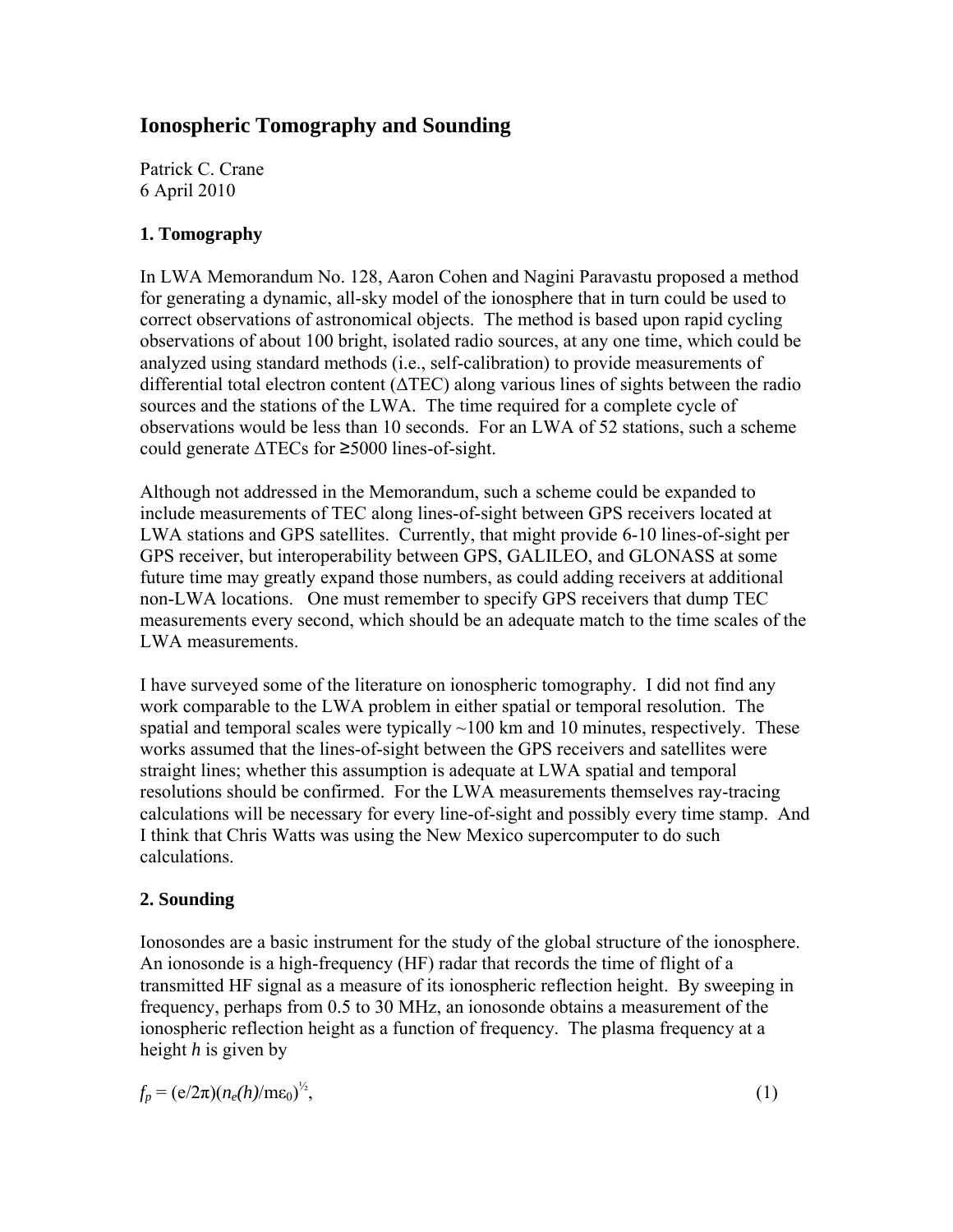where  $n_e$  is the electron density, e and m are the charge and mass of an electron, and  $\varepsilon_0$  is the permitivitty of free space. Radio waves with frequencies  $f \leq f_p$  will be reflected.

Knowledge of the behavior of the global electron-density profile as a function of height is the essential first step in understanding and modeling the behavior and structure of the ionosphere. Unfortunately, ionosondes are few and far between; the nearest one to the LWA in full-time operation may be in Boulder, CO.

Fortunately, analysis of the pointing errors caused by ionospheric refraction for radio sources distributed over the whole visible sky may provide an alternate approach to determining the electron-density profile of the ionosphere.

One of the earliest and largest study of such pointing errors was published by Slee  $\&$  Lee (1974). They used the Culgoora radioheliograph to obtain about 2000 measurements of the positions of bright radio sources at 80 MHz between 1968 and 1971. All measurements were obtained at night, within an hour of transit, and covered the declination range [-45°,35°]; zenith angles were  $\leq 50^\circ$ . The long time interval allowed the study of dependences on zenith angle, local time, and season. Since the observations were close to transit, the observed refraction in declination consisted of two well-defined components: the wedge component due to the north-south gradient in TEC and a spherical component caused by the radial gradient in ionization. The observed refraction in hour angle is due almost entirely to the east-west gradient in TEC. The systematic effects are of order  $\pm 1$  arc minute and the variations with zenith angle and season are the most significant. On the other hand, the random effects as measured by the standard deviations depend strongly on zenith angle and to a lesser extent on season; they increase from about 1 arc minute at the zenith to as much as 2-3 arc minutes at a zenith angle of  $50^\circ$ .

An astrometric accuracy of about 10 arc seconds or better will be necessary for such observations to be useful. Furthermore, such observations will likely be feasible only in the Compact Core and to the extent that all the stations are in the same coherent patch on the ground.

Slee & Lee  $(1974)$  include some theoretical discussion of ionospheric refraction, as does Spoelstra (1983). One of the earliest theoretical papers is Komesaroff (1960) but I found the most useful discussion to be that by Hagfors (1976). The spherical term is the counterpart of the standard atmospheric refraction correction applied at microwave and optical wavelengths, for example. It arises because, to first order, the ionosphere is horizontally stratified around a spherical earth. If the true zenith angle is  $Z_0$  (i.e., in the absence of the ionosphere) and  $n_e(h)$  is the electron density as a function of height *h* above the ground, the total bending in radians (positive toward the zenith) is given by

$$
\delta = \sin Z_0 \, e^{2} / (8\pi^2 \, r_0 m \epsilon_0 f^2) \int_0^\infty dh (1 + h/r_0) n_e(h) [(1 + h/r_0)^2 - \sin^2 Z_0]^{-3/2},\tag{2}
$$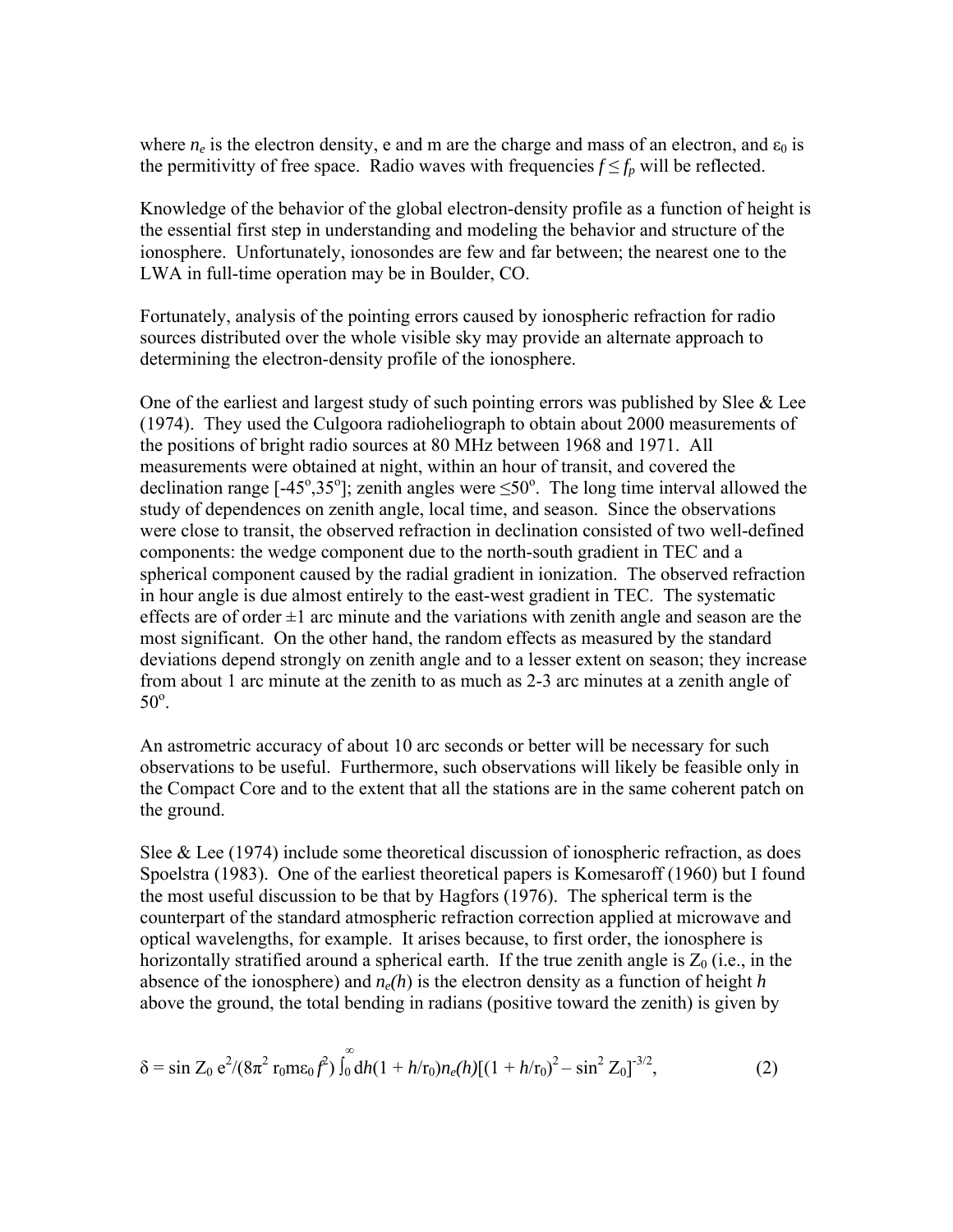where  $f$  is the frequency and  $r_0$  is the radius of the earth.

If the electron-density profile is available from another source (i.e., an ionosonde), the refractive errors can be calculated and corrections applied to the observations. Hagfors presents an example of such a calculation at 100 MHz: The refraction correction at a zenith angle of  $80^{\circ}$  is about 15 arc minutes, which corresponds to  $25^{\circ}$  at a frequency of 10 MHz. The plasma frequency is  $\leq 10$  MHz. Errors of such magnitude obviously affect the geometric delays as well.

However, it seems possible that the LWA could determine the electron-density profile itself by measuring the apparent positions of known radio sources across the whole sky. This could be done by cross correlating the signals from the individual dipoles in a coherent part of the Central Core and imaging the whole visible sky. The apparent positions would be compared to the catalog positions to determine the refraction errors. Since the spherical errors are symmetric about the zenith and the wedge errors are not, fit for the symmetric terms and invert the results to determine the electron-density profile. The integral appears to be well behaved; however, if inversion is not simple, fitting with a genetic algorithm, for example, might work.

Such a result would be an even more global measurement than that provided by ionosonde, which probably has a field of view comparable to or larger that of an LWA station – I found descriptions of receiving antennas 100 m – but smaller than that of an individual LWA dipole. So the output of an ionosonde is an average over a conical volume with an opening angle of  $\sim 10^{\circ}$  or greater; consequently, the resulting ionograms are very smooth and show no fine details; in one example I found the vertical resolution was 6 km. The electron-density profile determined by fitting the symmetric pointing errors as described above is probably comparable. On the other hand, since the LWA measurements cover the whole sky at once, the asymmetric residuals potentially may provide additional information on the three-dimensional structure of the ionosphere. The level of detail will depend upon the angular resolution and the density and distribution of pointing calibrators.

As example, if the ionosphere can be modeled as multiple, possibly overlapping, layers with parabolic cross sections:

$$
n(h) = \begin{cases} (n_{max} \left[1 - (h - h_m)^2 / d^2\right] & \text{for } |h - h_m| < d, \\ 0 & \text{otherwise,} \end{cases} \tag{3}
$$

where  $n_{max}$  is the maximum electron density and  $h_m$  is the corresponding altitude. The bending introduced by each layer is given by

$$
\delta = \sin Z_0 e^2 (4\pi m r_0 f^2)^{-1} N (1 + h_m/r_0) (\cos^2 Z_0 + 2h_m/r_0)^{-3/2}, \tag{4}
$$

where N ( $=4/3$   $n_{max}$ d) is the column density at the zenith. If we define a critical zenith angle  $Z_c$ ,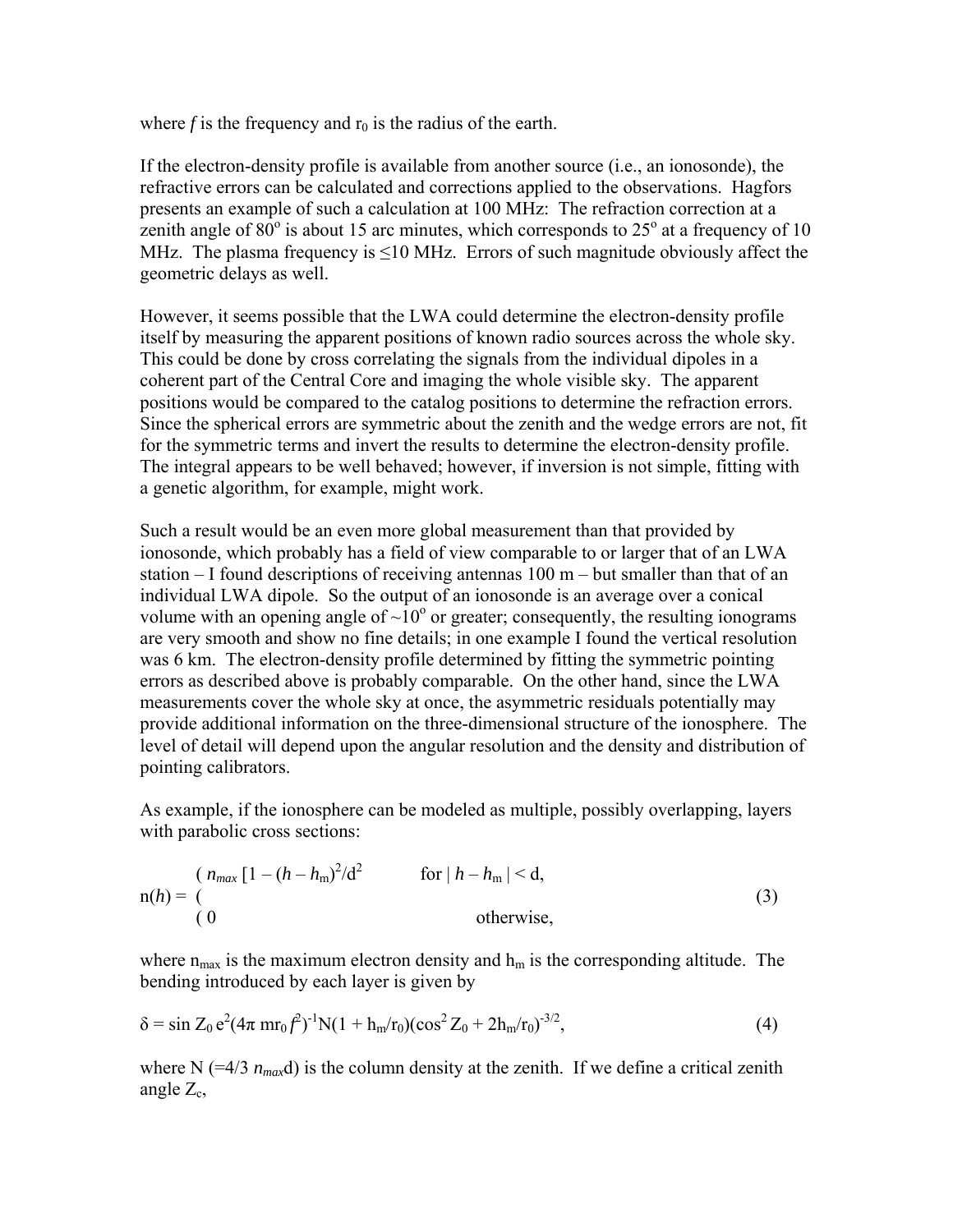$$
Z_c = \cos^{-1} \left[ (2h_m/r_0)^{1/2} \right],\tag{5}
$$

the behavior of  $\delta$  can be divided into two regimes: For  $Z_0 < Z_c$ ,

$$
\delta \approx \sin Z_0 \, \mathrm{e}^2 (4\pi \, \mathrm{m} \mathrm{r}_0 \mathit{f}^2)^{-1} \mathrm{N} \mathrm{cos}^{-3} \, Z_0,\tag{6}
$$

and for  $Z_0 > Z_c$ ,

$$
\delta \approx \sin Z_0 \, e^2 (4\pi \, m r_0 f^2)^{-1} N (2h_m/r_0)^{-3/2}.
$$
\n(7)

In the first case, if  $Z_0 \ll Z_c$ ,

$$
\delta \approx \sin Z_0 \, \mathrm{e}^2 (4\pi \, \mathrm{m} \mathrm{r}_0 \mathit{f}^2)^{-1} \mathrm{N}. \tag{8}
$$

The transition between the two regimes is broad; and if layers are present at multiple altitudes, multiple transition regions will be superposed. For example, if four layers are present (Rich 1985) – D (70-90 km,  $\sim$ 10<sup>3.2</sup> cm<sup>-3</sup>), E (95-140 km,  $\sim$ 10<sup>5.2</sup> cm<sup>-3</sup>) F1 (140-200 km, ~10<sup>6</sup> cm<sup>-3</sup>), and F2 (200-400 km, ~10<sup>6.5</sup> cm<sup>-3</sup>), the critical angles will span 68<sup>o</sup>-82<sup>o</sup> and the transition region will be even broader.

Over most of the sky, for  $Z_0 < 50^\circ$ , the dominant factor determining the bending is the column density of electrons at the zenith, which is dominated by the contributions of the F1 and F2 layers. At large zenith angles, the contributions of the D and E layers are somewhat more important because of the  $h_m$ <sup>-3/2</sup> weighting of electron density in Equation (6), but the contributions of the F1 and F2 layers still dominate.

The model calculation in Hagfors (1976) illustrates the difficulty in properly registering at high zenith angles the sky surveys proposed for the LWA-1.

Any asymmetric errors will indicate the presence and orientation of ionospheric wedges. And potentially might be useful for developing some information about the threedimensional structure of the ionosphere.

#### **3. Questions and Comments**

How much detail in the electron-density profile is needed for accurate ray tracing?

Is the smooth profile provided by an ionosonde or the LWA adequate for determining the paths followed by the "rays"?

Are the ray paths affected significantly by the fluctuations and inhomogeneities that the LWA will study?

How frequently should the electron-density profile be updated?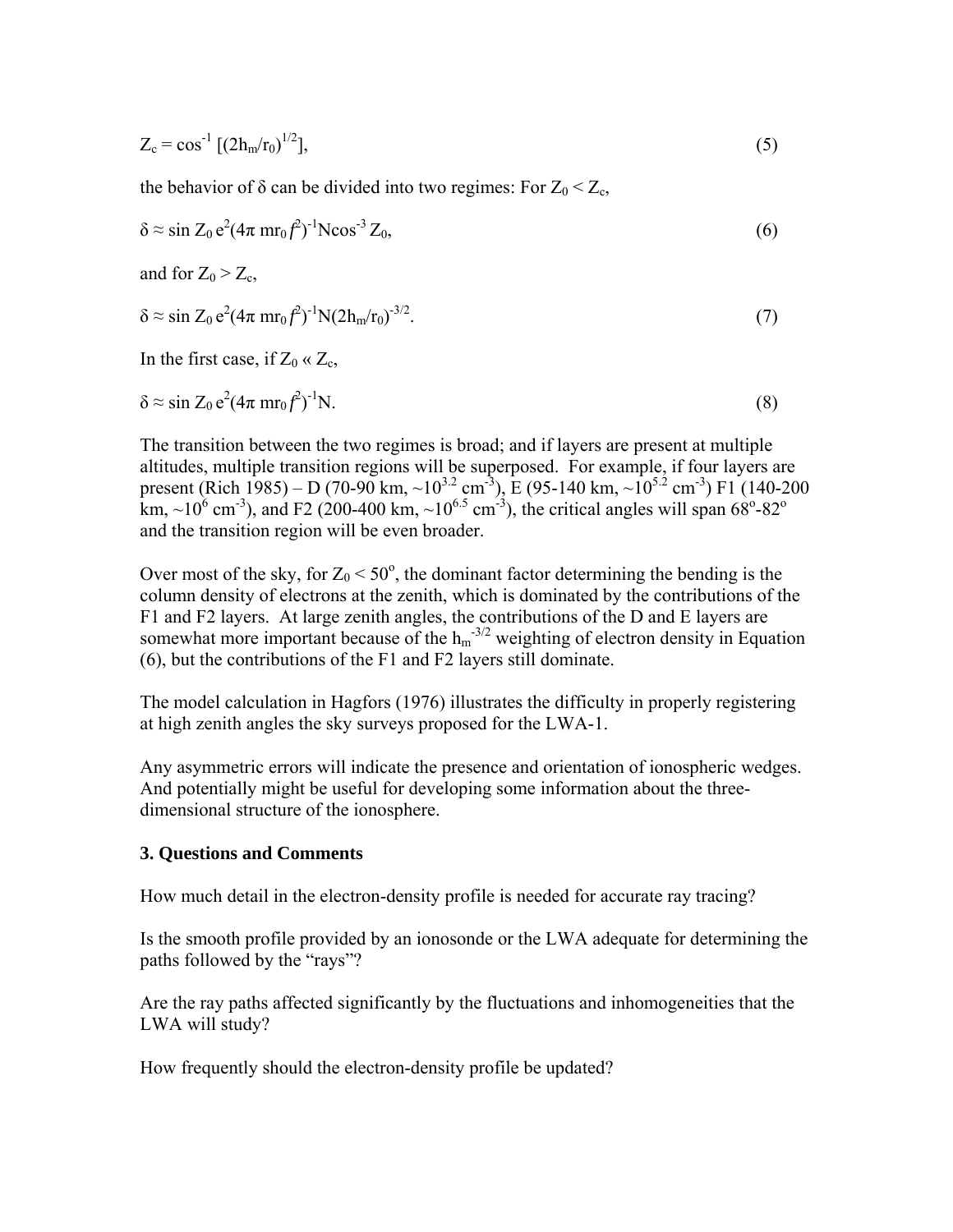Is it possible to reduce the number of supercomputer calculations? For example, by calculating a family of ray paths for a given profile – with  $\Delta Z \sim 0.1^{\circ}$  – and use them until the profile is updated several minutes later?

The TBN data should be suitable for measuring the pointing errors caused by ionospheric refraction. For example, thousands of sources from the VLSS (Cohen et al. 2007) should be suitable: for an SEFD of 4370 Jy at 80 MHz per station (Pihlström 2009) and using 16 stations, 10 seconds of TBN data (100 kHz) would provide a sensitivity of  $\sim$ 1/4 mJy at the zenith.

In the absence of a nearby ionosonde operating 24/7, inverting the refractive pointing errors may provide a local profile of the electron density of the ionosphere – with high time resolution.

In fact, given the large number of suitable sources, it may be possible to obtain a twodimensional set of electron-density profiles surrounding the Compact Core – for example, solving for 360 wedges each  $10^{\circ}$  wide. Asymmetric results will provide clues to the three-dimensional structure of the ionosphere and how it might be changing. But, given that the pierce points will be at distances of hundreds of kilometers and the lines of sight are correspondingly long, the meaning may be difficult to disentangle.

Without a locally determined electron-density profile, predictions of ionospheric refraction may not be reliable for  $Z_0 > 50^\circ$ . But for smaller zenith angles, knowledge of the electron column density at the zenith may be adequate, and perhaps that knowledge may be obtained with sufficient accuracy from a seasonal model or from a distant ionosonde.

It may be impractical to do sky surveys using a single LWA station  $-e.g., LWA-1-at$ large zenith angles.

At low frequencies (~10 MHz) it may be possible to observe over the horizon by 25-30 degrees.

A uniform, spherically distributed ionosphere will introduce differential pointing errors in zenith angle that decrease with zenith angle. Radio sources will tend to crowd toward the zenith, with sources at higher zenith angles moving farther.

### **4. References**

Cohen, A.S., W.M. Lane, W.D. Cotton, N.E. Kassim, T.J.W Lazio, R.A. Perley, J.J. Condon, and W.C. Erickson, 2009, "The VLA Low-Frequency Sky Survey," *Astron. J.* **134**, 1245-1262.

Cohen, A.S., and N. Paravastu, 2008, "[Probing the Ionosphere with the LWA by Rapid](http://www.ece.vt.edu/swe/lwa/memo/lwa0128.pdf)  [Cycling of Celestial Radio Emitters](http://www.ece.vt.edu/swe/lwa/memo/lwa0128.pdf)," LWA Memorandum No. 128.